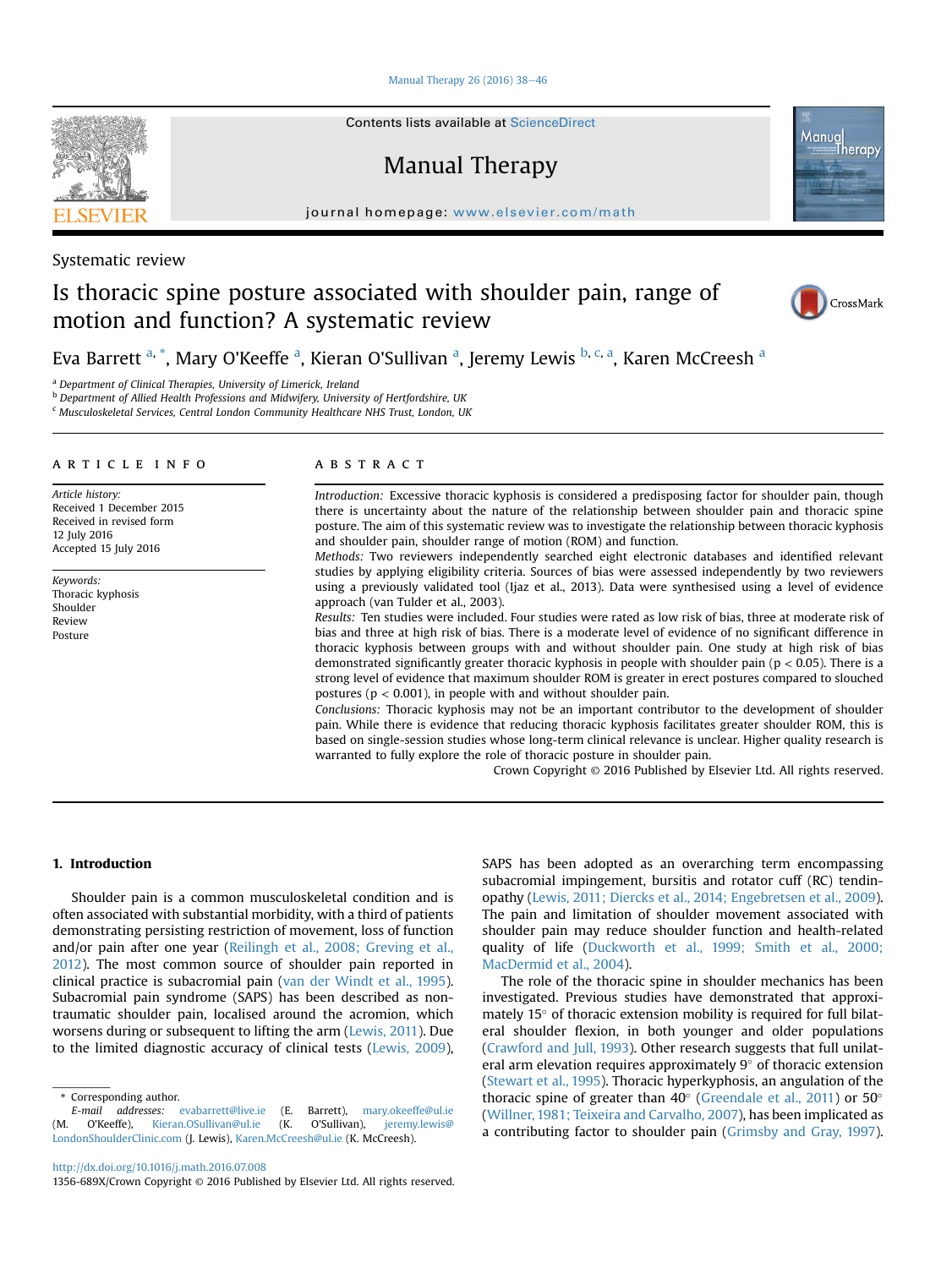Crawford and Jull demonstrated that older adults with a large thoracic kyphosis had reduced arm elevation ([Crawford and Jull,](#page-7-0) [1993\)](#page-7-0). A recent cross sectional study involving 525 volunteers compared the prevalence of rotator cuff tears across four postural classifications; ideal alignment, kyphotic-lordotic posture, flat-back posture and sway-back posture [\(Yamamoto et al., 2015\)](#page-8-0). This study reported that the prevalence of rotator cuff tears, diagnosed using ultrasound, was lowest in the ideal posture at 2.9% and highest in the kyphotic-lordotic posture at 65.8%, which points towards a posture-impairment model.

Several hypotheses have been proposed to describe the mechanisms by which thoracic hyperkyphosis effects the shoulder. Firstly, it has been postulated that a small increase in thoracic kyphosis is associated with a more elevated and anteriorly tilted resting position of the scapula in pain-free participants ([Culham](#page-7-0) [and Peat, 1993; Kebaetse et al., 1999](#page-7-0)). As a result, the acromion may be in a more inferior and anterior position, hypothetically reducing the subacromial space ([Solem-Bertoft et al., 1993](#page-7-0); [Borstad,](#page-7-0) [2006\)](#page-7-0). An additional hypothesis suggests that thoracic spine curvature may influence the shoulder girdle through muscular attachments ([Michener et al., 2003\)](#page-7-0) and by altering the lengthtension relationship of the muscles attached to the scapula ([Grimsby and Gray, 1997\)](#page-7-0). The evidence to support these hypotheses is scant and investigations of the relationship of thoracic kyphosis with the shoulder girdle have been largely conducted in pain-free populations.

The impingement model of the shoulder has been widely challenged in recent research with a variety of other mechanisms such as mechanical overload or lifestyle factors purported to be important in the development of shoulder pain [\(Lewis, 2011; Lewis](#page-7-0) [et al., 2015\)](#page-7-0). In addition, a recent systematic review concluded that there is insufficient evidence for the role of scapula orientation in SAPS ([Ratcliffe et al., 2014\)](#page-7-0). This leaves considerable uncertainty concerning the relationship between spinal posture and shoulder pain. The aim of this systematic review is to establish the current level of evidence regarding the relationship between thoracic kyphosis and shoulder pain, function and range of motion (ROM). The specific research questions are:

- 1. Is there a difference in thoracic kyphosis between groups with and without shoulder pain?
- 2. What is the effect of changing thoracic kyphosis on shoulder pain, function and ROM in people with or without shoulder pain?

## 2. Methods

This review was conducted in accordance with the Preferred Reporting Items for Systematic Reviews and Meta-Analyses (PRISMA) statement [\(Liberati et al., 2009](#page-7-0)) and was registered with PROSPERO (ID: CRD42015024834).

#### 2.1. Identification and selection of studies

An electronic search was conducted by two reviewers (EB, MOK) in July 2015 using the following databases: Medline, CINAHL, AMED, SPORTDiscus, PsycINFO, PsycARTICLES, General Science and Biomedical Reference Collection. A combination of three search lines was used;

("shoulder" OR "glenohumeral") [Title/Abstract] AND ("range" OR "movement" OR "motion" OR "pain" OR "function\*" OR "disability" OR "symptom\*" OR "dyskinesi\*") [Title/Abstract] AND ("spin\*" OR "alignment" OR "hyperkypho\*" OR "kypho\*"

OR "postur\*" OR "orientation" OR "biomechanic\*" OR "curv\*" OR "thora\*") [Title/Abstract].

Two reviewers (EB, MOK) independently screened the title and abstract of each article, followed by the full texts of those deemed potentially relevant, applying the eligibility criteria. Inclusion and exclusion criteria are displayed in [Table 1.](#page-2-0) Both observational and experimental studies were eligible for inclusion. The reference lists of the included studies were manually searched for other relevant studies.

#### 2.2. Assessment of risk of bias

Sources of bias were assessed independently by two reviewers (EB, MOK) using a standardised checklist of 10 criteria ([Ijaz et al.,](#page-7-0) [2013\)](#page-7-0) which was validated for use in observational studies ([Shamliyan et al., 2010\)](#page-7-0). Each item was rated as a low, high or unclear risk of bias. The 10 items were divided into two hierarchical groups [\(Ijaz et al., 2013\)](#page-7-0). The group with the major items of bias included exposure definition, exposure assessment, reliability of exposure assessment, analysis bias and confounding factors. The remaining five items were considered as minor domains: attrition, blinding of assessors, selective reporting, funding and conflict of interest. Studies were considered as low risk of bias if they had low risk in all major domains and  $\geq$  2 of the minor domains, moderate risk of bias if they had low risk of bias in  $\geq$ 4 major and 2 minor domains, or high risk of bias if they had low risk of bias in <4 major domains [\(Ijaz et al., 2013](#page-7-0)).

For the purpose of this review, the exposure was considered to be thoracic kyphosis. Therefore, to be scored as a low risk of bias in the domain of exposure definition, the level of spinous processes where measurement was taken was required to be stated. To be scored as low risk of bias in the domain of exposure assessment, the study must have used an objective measurement of thoracic kyphosis, thereby providing a thoracic kyphosis angle. To be scored as low risk of bias in the domain of reliability exposure assessment, the reliability of the measurement tool must have been stated, either by measuring the tool's reliability in a pilot study or providing reference to its previously established level of reliability. To be scored as low risk of bias in the domain of confounders, between group comparisons of thoracic kyphosis must contain samples of similar gender and age, as these variables influence thoracic kyphosis angle [\(Fon et al., 1980](#page-7-0)). The remaining six domains were rated as previously recommended [\(Ijaz et al., 2013\)](#page-7-0).

#### 2.3. Data analysis

One reviewer (EB) extracted data relating to the study design, study population, postures used and outcome measures related to shoulder pain, range of motion and/or function. Variation in the study designs, study population and outcome measures used did not permit the pooling of data in a meta-analysis. Data were synthesized using a level of evidence approach [\(van Tulder et al., 2003\)](#page-8-0), taking into account the risk of bias, the design of the study and the outcomes of the included studies. Definitions for levels of evidence are outlined in [Table 2.](#page-2-0)

### 3. Results

#### 3.1. Flow of trials through the review

[Fig. 1](#page-2-0) details the flow of studies through the review process. A total of ten studies involving 2794 participants were included in the review.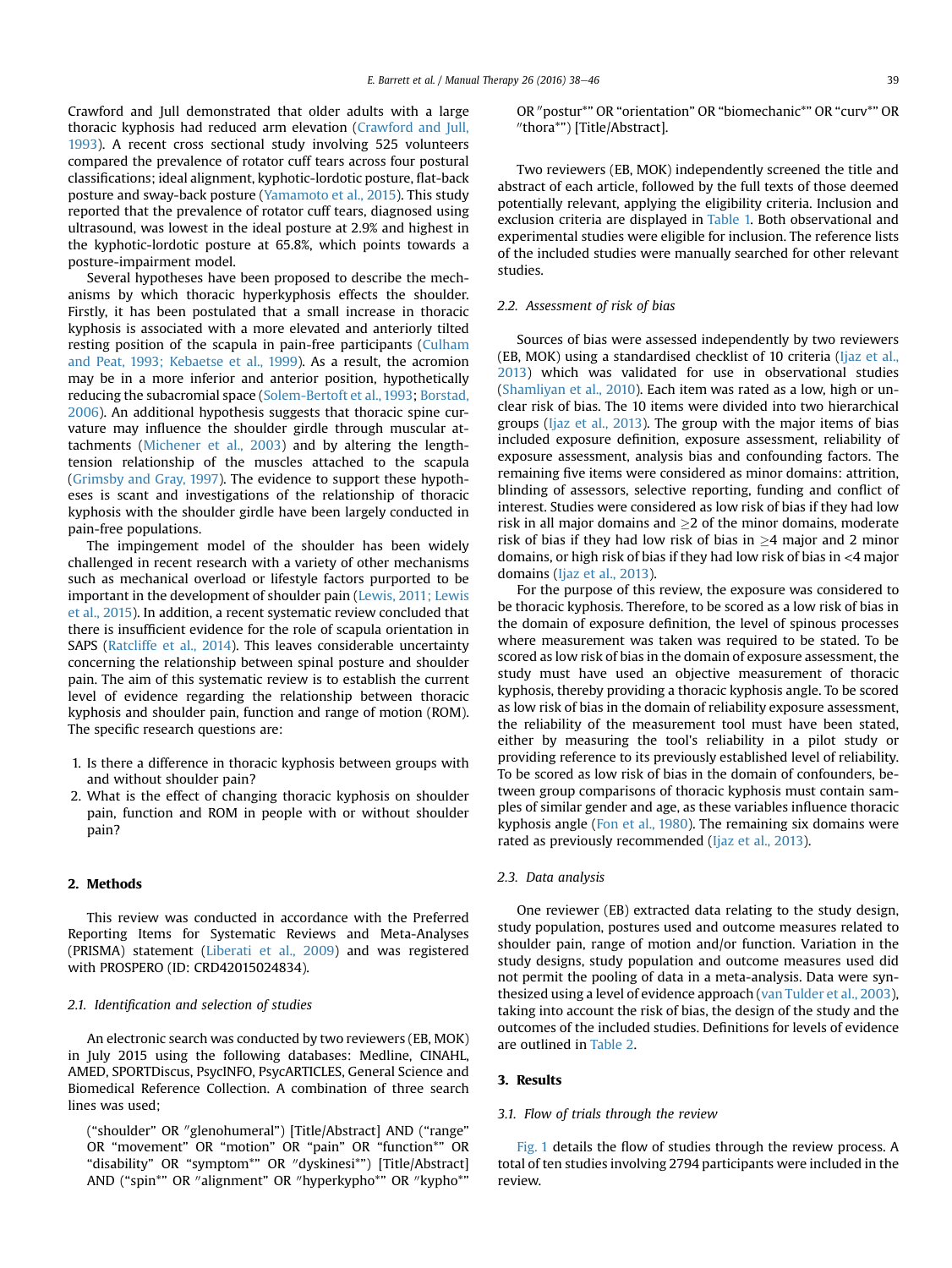#### <span id="page-2-0"></span>Table 1

Eligibility criteria for inclusion.

| Inclusion criteria                                                                                                                                                                                                                                                                                                                                              | Exclusion criteria                                                                                                                                                                                                                                                                           |
|-----------------------------------------------------------------------------------------------------------------------------------------------------------------------------------------------------------------------------------------------------------------------------------------------------------------------------------------------------------------|----------------------------------------------------------------------------------------------------------------------------------------------------------------------------------------------------------------------------------------------------------------------------------------------|
| (1) Thoracic posture is examined in relation to shoulder pain,<br>range of motion or function<br>(2) Studies must have (i) a control group without pain or (ii) involve<br>2 different positions/postures involving more/less thoracic kyphosis<br>(3) The study is published in English<br>(4) Experimental studies must compare the effect of an intervention | (1) The study does not specifically examine shoulder pain in isolation,<br>but includes other pain regions, e.g. cervical spine<br>(2) Spinal posture as a whole is considered without commenting<br>specifically on thoracic posture.<br>(3) Studies not available in the English language. |
| directly aimed at changing posture, e.g. postural advice                                                                                                                                                                                                                                                                                                        |                                                                                                                                                                                                                                                                                              |

# Table 2

Levels of evidence approach ([van Tulder et al., 2003](#page-8-0)).

| Level of evidence | Criteria                               |
|-------------------|----------------------------------------|
| Strong            | Consistent findings among multiple     |
|                   | high quality studies                   |
| Moderate          | Consistent findings among multiple     |
|                   | low quality studies and/or one high    |
|                   | quality study                          |
| Limited           | Consistent findings in one low quality |
|                   | study or only one study available      |
| Conflicting       | Inconsistent evidence in multiple      |
|                   | studies irrespective of study quality  |

# 3.2. Characteristics of the included studies

#### 3.2.1. Design

Six studies utilised a cross-sectional design which compared thoracic kyphosis between groups with and without shoulder pain (Greenfi[eld et al., 1995; Lewis et al., 2005a; McClure et al., 2006;](#page-7-0) [Theisen et al., 2010; Otoshi et al., 2014;](#page-7-0) [Lewis and Valentine,](#page-7-0) [2010](#page-7-0)). Four studies used a same-participant repeated measures design to examine whether different thoracic spine postures influence shoulder ROM. Two of these studies involved a pain-free population [\(Kanlayanaphotporn, 2014; Kebaetse et al., 1999\)](#page-7-0), one study included participants with SAPS [\(Bullock et al., 2005](#page-7-0)) and one used a group with and a group without SIS ([Lewis et al., 2005b\)](#page-7-0). Two studies that met the eligibility criteria for this review used the same participants to investigate different outcomes of relevance to the review [\(Lewis et al., 2005a, 2005b\)](#page-7-0). One of these studies compared thoracic kyphosis in people with and without shoulder



Fig. 1. PRISMA flow diagram.

pain [\(Lewis et al., 2005a](#page-7-0)) and one compared shoulder ROM in different thoracic postures ([Lewis et al., 2005b](#page-7-0)). Study characteristics are displayed in more detail in [Table 3.](#page-3-0)

#### 3.2.2. Risk of bias

Four studies were deemed to be at low risk of bias ([Kanlayanaphotporn, 2014; Bullock et al., 2005; Lewis et al., 2005b](#page-7-0); [Lewis and Valentine, 2010\)](#page-7-0), three at moderate risk of bias [\(Kebaetse](#page-7-0) [et al., 1999; Lewis et al., 2005a; McClure et al., 2006\)](#page-7-0) and three at high risk of bias (Greenfi[eld et al., 1995; Theisen et al., 2010; Otoshi](#page-7-0) [et al., 2014\)](#page-7-0). Every study demonstrated a low risk of bias when defining thoracic kyphosis and measuring thoracic kyphosis objectively, reported all of their intended outcomes and had no loss to follow-up. One study [\(Otoshi et al., 2014](#page-7-0)) did not report the reliability of their method for thoracic kyphosis measurement and used cut-off points for restriction of shoulder ROM, rather than absolute values. Six studies (Greenfi[eld et al., 1995; Kebaetse et al.,](#page-7-0) [1999; Lewis et al., 2005a; McClure et al., 2006; Theisen et al., 2010;](#page-7-0) [Otoshi et al., 2014](#page-7-0)) did not carry out a power calculation or reach statistical power. Seven studies did not use blinded assessors (Greenfi[eld et al., 1995; Kebaetse et al., 1999; Bullock et al., 2005;](#page-7-0) [Lewis et al., 2005a, 2005b; McClure et al., 2006; Otoshi et al.,](#page-7-0) [2014\)](#page-7-0). Seven studies did not report on potential conflicts of interest (Greenfi[eld et al., 1995; Bullock et al., 2005; Lewis et al., 2005a,](#page-7-0) [2005b; McClure et al., 2006; Otoshi et al., 2014;](#page-7-0) [Kanlayanaphotporn, 2014\)](#page-7-0) The involvement of the funding body with the investigations was unclear in five studies (Greenfi[eld et al.,](#page-7-0) [1995; Kebaetse et al., 1999; Bullock et al., 2005; McClure et al.,](#page-7-0) [2006; Kanlayanaphotporn, 2014\)](#page-7-0). Full details are shown in [Table 4.](#page-4-0)

#### 3.2.3. Outcome measures

A variety of methods were used for thoracic kyphosis measurement. Three studies used the Flexicurve ruler, measuring from T12 to either T2 (Greenfi[eld et al., 1995; Bullock et al., 2005](#page-7-0)) or C7 ([Kanlayanaphotporn, 2014](#page-7-0)). Four studies used a gravity-dependant manual inclinometer, one measured at T3 ([McClure et al., 2006](#page-7-0)) and three from T1/T2 to T12/L1 [\(Lewis et al., 2005a, 2005b](#page-7-0); [Lewis and](#page-7-0) [Valentine, 2010\)](#page-7-0). Both the Flexicurve and the manual inclinometer have been previously shown to have excellent levels of intrarater and inter-rater reliability [\(McCreesh et al., 2013\)](#page-7-0). One study measured thoracic kyphosis using the Metrecom Skeletal Analysis System which digitised landmarks two inches above and below both T2 and Tll ([Kebaetse et al., 1999\)](#page-7-0). The reliability of this method for thoracic kyphosis measurement was previously reported to range from an intraclass correlation co-efficient of  $0.72-0.83$ ([Fiebert et al., 1993\)](#page-7-0). One study used the wall occiput test (WOT) in which a positive or negative result was obtained based on the participant's ability to touch a wall behind them with their occiput ([Otoshi et al., 2014](#page-7-0)). However, this measures the extent of thoracic kyphosis while the person tries to press their head back against a firm surface, it could be argued this measures thoracic mobility rather than thoracic curvature. One study used ultrasound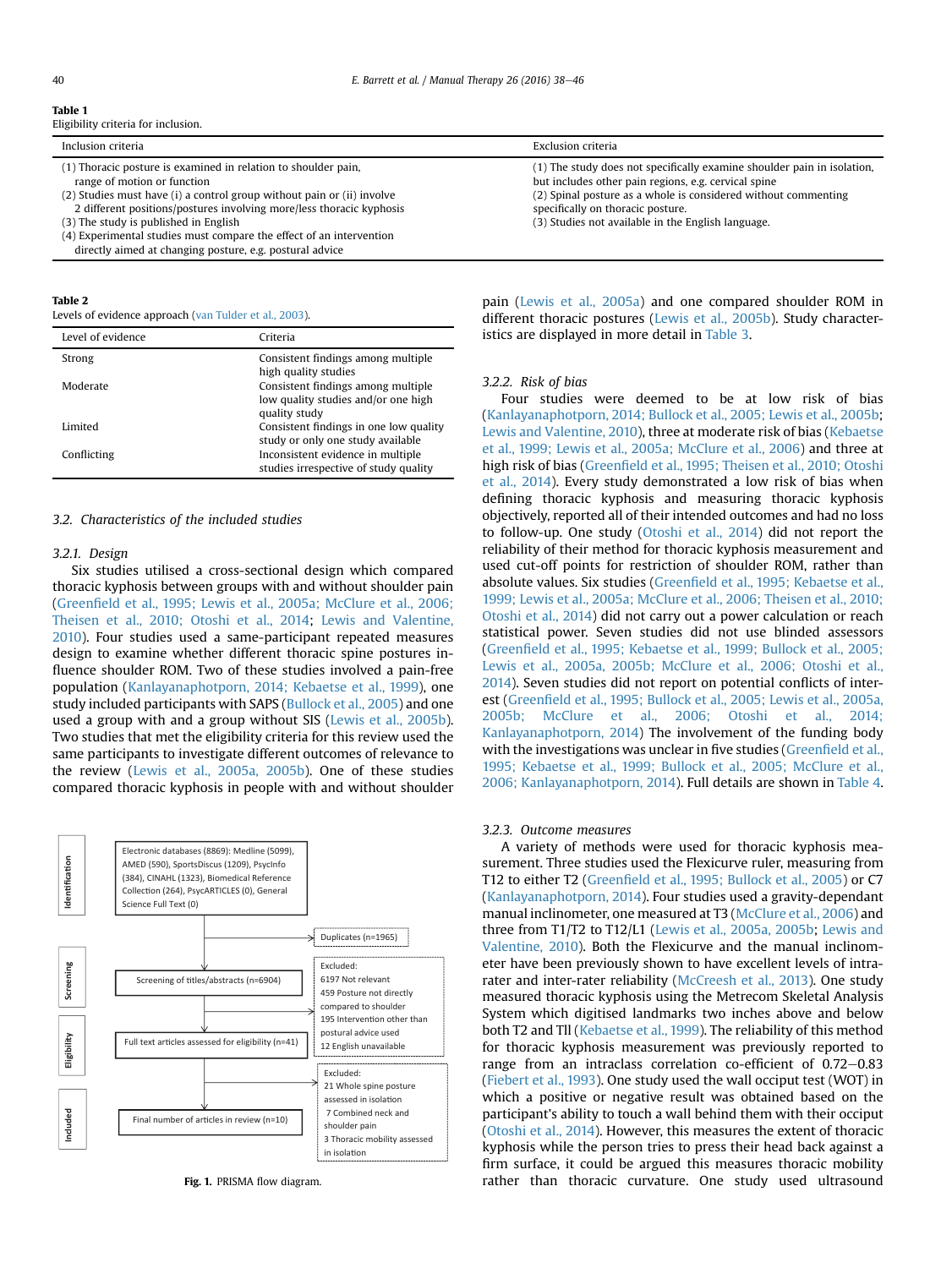# <span id="page-3-0"></span>Table 3

**DESCRIPT CONTROLLER CONTROLLER CONTROLLER CONTROLLER CONTROLLER CONTROLLER CONTROLLER CONTROLLER CONTROLLER CONTROLLER CONTROLLER CONTROLLER CONTROLLER CONTROLLER CONTROLLER CONTROLLER CONTROLLER CONTROLLER CONTROLLER CON** 

| Author(s), year                            | Recruitment, setting                                                                                                                                                                                                      | Design                                                                                                                           | SS   | Population                                                                                                                                                                                                                                                                                                                                                                                                                                                                                                                          |
|--------------------------------------------|---------------------------------------------------------------------------------------------------------------------------------------------------------------------------------------------------------------------------|----------------------------------------------------------------------------------------------------------------------------------|------|-------------------------------------------------------------------------------------------------------------------------------------------------------------------------------------------------------------------------------------------------------------------------------------------------------------------------------------------------------------------------------------------------------------------------------------------------------------------------------------------------------------------------------------|
| Kanlayanaphotporn, 2014                    | Participants were recruited by<br>convenience sampling, Thailand.                                                                                                                                                         | Same-participant repeated-measures<br>design.                                                                                    | 30   | Pain-free males aged 18–35 years,<br>mean age 20 years.<br>Exclusion criteria: history of shoulder<br>problems within the last 6 months,<br>positive signs on the Neer and Hawkins<br>-Kennedy<br>Tests, pain on palpation of the rotator                                                                                                                                                                                                                                                                                           |
| Kebaetse et al., 1999                      | Participants were recruited by<br>convenience sampling, USA.                                                                                                                                                              | Same-participant repeated-measures<br>design.                                                                                    | 34   | cuff tendons.<br>Pain-free (18F, 16M, mean age 30.2<br>(8.7)<br>Exclusion criteria: a history of shoulder<br>pain or shoulder injury, pain with active<br>or resisted isometric shoulder<br>abduction.                                                                                                                                                                                                                                                                                                                              |
| Bullock et al., 2005                       | Participants were recruited from a<br>hospital physiotherapy department, UK.                                                                                                                                              | Same-participant repeated-measures<br>design.                                                                                    | 28   | 28 participants with SIS (14M, 14F,<br>mean age 48.2 (13.9))<br>DOS: mean 3.6 (4.7) years<br>Diagnostic criteria:<br>At least 3 of following: positive Neer<br>test, positive Hawkins test, painful arc<br>with active shoulder flexion or<br>abduction, pain with palpation of the<br>rotator cuff tendons, anterior or lateral<br>shoulder pain, pain with resisted<br>isometric abduction.                                                                                                                                       |
| McClure et al., 2006                       | Shoulder patients were recruited from<br>University based orthopaedic practice,<br>controls were recruited from the<br>university, surrounding community and<br>contacts of investigators, USA.                           | Observational, cross-sectional<br>comparison group study.                                                                        | 90   | 45 participants with SIS (21F, 24M,<br>mean age 45.2 (12.8))<br>45 control participants (21 F, 24 M,<br>mean age 43.6 (12.4))<br>DOS: $2 < 1$ month, $14 = 1 - 3$ months,<br>$12 = 3 - 6$ months, $17 > 6$ months<br>Diagnostic criteria:<br>At least 3 of following: positive Neer<br>impingement test, positive Hawkins<br>impingement test, pain with active<br>shoulder elevation, pain with palpation<br>of the rotator cuff tendons, pain with<br>isometric resisted abduction, and pain<br>in the C5 or C6 dermatome region. |
| Lewis et al., 2005a<br>Lewis et al., 2005b | Participants were recruited by a<br>specialised shoulder therapist, UK.                                                                                                                                                   | This investigation was carried out as<br>part of a placebo-controlled crossover<br>design                                        | 120  | 60 participants with SIS (25F, 35M,<br>mean age 48.9 (15.2)<br>60 pain-free participants (31F, 29M,<br>mean age 34.1 (9.9)<br>DOS: mean 1.1 years (SD 2.5 years),<br>range 2 weeks-22 years<br>Diagnostic criteria:<br>At least 4 of the following: positive Neer<br>impingement test, positive Hawkins<br>test, positive empty-can test, painful arc<br>between $60^\circ$ and $120^\circ$ , pain with<br>palpation on the greater tuberosity of<br>humerus.                                                                       |
| Lewis and Valentine, 2010                  | Participants with symptoms were<br>recruited through orthopaedic and<br>physical therapy outpatient<br>departments, participants without<br>symptoms were recruited through<br>personal and public advertisements,<br>UK. | This investigation was carried out as<br>part of a test-retest reliability study.                                                | 90   | 45 participants with pain (23F, 22M,<br>mean age 43)<br>45 participants without pain (24F, 21M,<br>mean age 32)<br>DOS: not stated.<br>Most common diagnoses: non-specific<br>shoulder pain ( $n = 21$ ), rotator cuff<br>tendinopathy ( $n = 12$ ), frozen shoulder<br>$(n = 2)$ , acromioclavicular joint pain<br>$(n = 2)$ , glenohumeral instability<br>$(n = 2)$ , stable humeral fractures $(n = 1)$ ,<br>stable scapular fractures ( $n = 1$ )                                                                               |
| Otoshi et al., 2014                        | People aged over 40 years who attended<br>a local health check-up, Japan.                                                                                                                                                 | This investigation was carried out as<br>part of a prospective cohort study for<br>identifying people at cardiovascular<br>risk. | 2144 | 95 participants with SIS (64F, 31M,<br>mean age 69.6 (8.6))<br>2049 participants without SIS (1221F,<br>828M, mean age 67.9 (9.0))<br>DOS: not stated.<br>Diagnostic criteria for SIS: shoulder pain<br>during shoulder elevation and a<br>positive Neer or Hawkins impingement<br>test.                                                                                                                                                                                                                                            |

(continued on next page)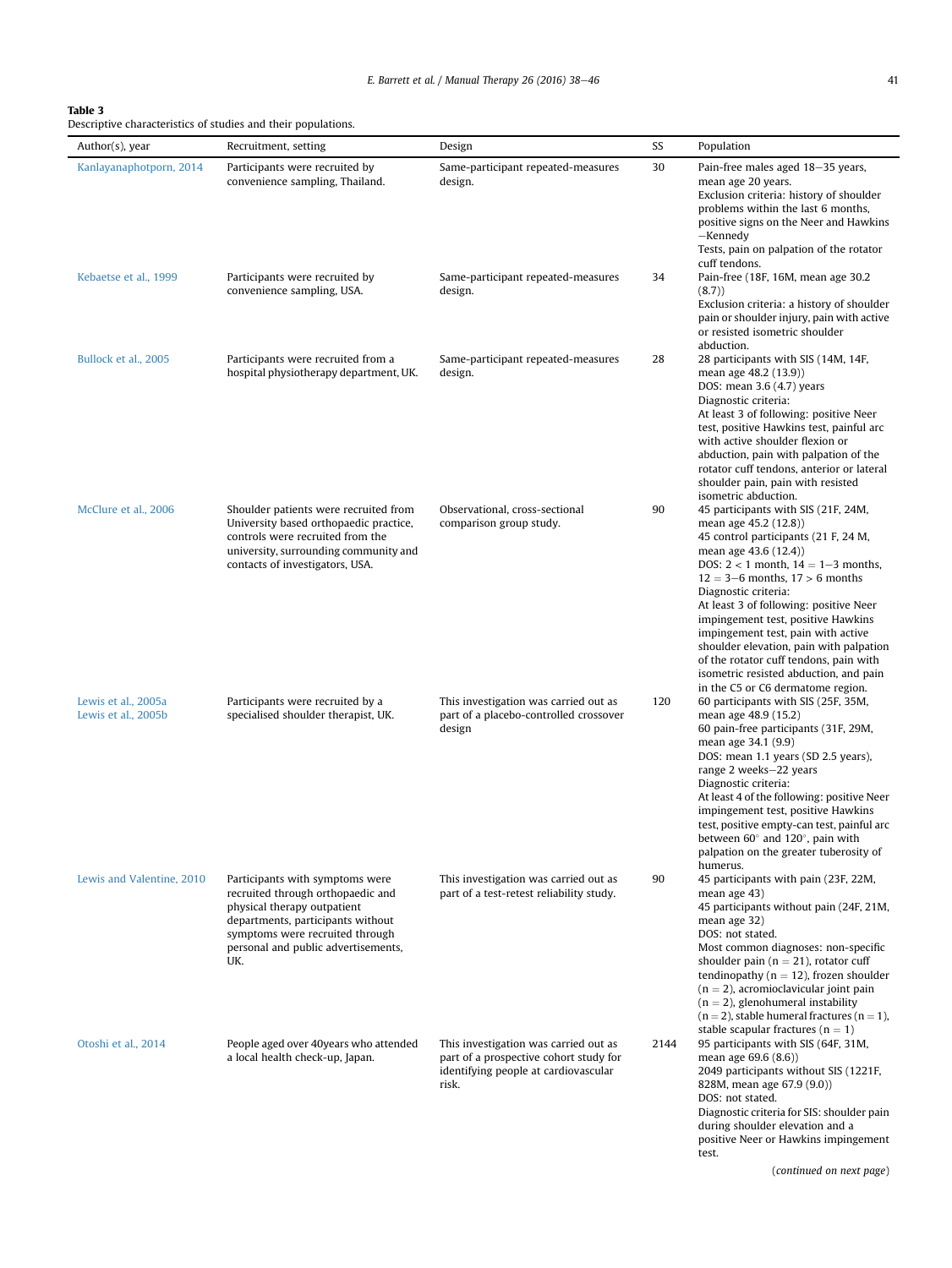<span id="page-4-0"></span>Table 3 (continued )

| $Author(s)$ , year      | Recruitment, setting                                                                                                                                                 | Design                                                    | SS | Population                                                                                                                                                                                                                                                                                                                                                                                      |
|-------------------------|----------------------------------------------------------------------------------------------------------------------------------------------------------------------|-----------------------------------------------------------|----|-------------------------------------------------------------------------------------------------------------------------------------------------------------------------------------------------------------------------------------------------------------------------------------------------------------------------------------------------------------------------------------------------|
| Greenfield et al., 1995 | Participants were recruited by<br>convenience sampling, USA.                                                                                                         | Observational, cross-sectional<br>comparison group study. | 60 | 30 participants with shoulder pain (13F,<br>17M, mean age 39 (13.9).<br>30 participants with pain-free<br>shoulders (13F, 17M, mean age 39<br>$(13.7)$ .<br>DOS: Not stated.<br>Diagnostic criteria for pain group: 2 out<br>of 4 positive tests: Neer Impingement,<br>Supraspinatus Resisted, Locking and<br>Quadrant tests                                                                    |
| Theisen et al., 2010    | Participants were recruited from an<br>outpatient clinic of the Department of<br>Orthopaedics<br>and Rheumatology of the University<br>Hospital<br>Marburg, Germany. | Observational, cross-sectional<br>comparison group study. | 78 | 39 participants with SIS (16F, 23M,<br>mean age 56.6 (10.2))<br>39 participants with no shoulder pain<br>$(16F, 23M,$ mean age 56.1 $(10.3)$ )<br>DOS: Greater than 3 months.<br>Diagnostic criteria: diagnosis based on<br>Neer test, Hawkins-Kennedy test,<br>Speed test, and supraspinatus muscle<br>test, also osteophytes on the<br>coracoacromial arch confirmed using X-<br>ray imaging. |

topography ([Theisen et al., 2010](#page-7-0)), for which the reliability of static thoracic kyphosis measurement was not reported.

#### 3.3. The effect of thoracic kyphosis on shoulder pain

Six studies [\(Lewis et al., 2005a; McClure et al., 2006; Otoshi](#page-7-0) [et al., 2014; Theisen et al., 2010; Green](#page-7-0)field et al., 1995; [Lewis and](#page-7-0) [Valentine, 2010](#page-7-0)) compared resting thoracic kyphosis in groups

#### Table 4

Risk of bias in and across included studies.

with and without shoulder pain. Values for these are shown in Table 5. In comparing a group with SIS to those without shoulder pain, Lewis and colleagues reported that there were no significant differences in resting standing thoracic kyphosis [\(Lewis et al.,](#page-7-0) [2005a](#page-7-0)). While this study did not meet adequate statistical power and was rated at a moderate risk of bias, a later study by the same research group was at low risk of bias and reported no significant differences in resting standing thoracic kyphosis between groups

| Reference                | Exposure<br>definition | Exposure<br>assessment | Reliability<br>of exposure<br>assessment | Analysis<br>bias | Confounding<br>factors | Attrition | Blinded<br>assessors | Selective<br>reporting | Funding   | Conflict of<br>interest |
|--------------------------|------------------------|------------------------|------------------------------------------|------------------|------------------------|-----------|----------------------|------------------------|-----------|-------------------------|
| Kanlayanaphotporn 2014   | LR                     | LR                     | LR                                       | LR               | LR                     | LR        | LR                   | LR                     | UR        | UR                      |
| Kebaetse et al., 1999    | LR                     | LR                     | LR                                       | HR               | LR                     | <b>LR</b> | <b>HR</b>            | LR                     | <b>UR</b> | LR                      |
| Bullock et al., 2005     | LR                     | LR                     | LR                                       | LR               | LR                     | LR        | <b>HR</b>            | LR                     | UR        | <b>UR</b>               |
| McClure et al., 2006     | LR                     | LR                     | LR                                       | <b>HR</b>        | LR                     | LR        | <b>HR</b>            | LR                     | UR        | <b>UR</b>               |
| Lewis et al., 2005a      | LR                     | LR                     | LR                                       | <b>HR</b>        | LR                     | LR        | <b>HR</b>            | LR                     | LR        | <b>UR</b>               |
| Lewis et al., 2005b      | LR                     | LR                     | LR.                                      | LR               | LR                     | LR.       | <b>HR</b>            | LR                     | LR.       | <b>UR</b>               |
| Otoshi et al., 2014      | LR                     | LR                     | <b>HR</b>                                | <b>HR</b>        | <b>HR</b>              | LR        | <b>HR</b>            | LR                     | LR        | <b>UR</b>               |
| Lewis and Valentine 2010 | LR                     | LR                     | LR                                       | LR               | LR                     | LR        | UR                   | LR                     | LR        | LR                      |
| Theisen et al., 2010     | <b>HR</b>              | LR                     | LR                                       | <b>HR</b>        | LR                     | LR        | LR                   | LR                     | LR        | LR                      |
| Greenfield et al., 1995  | LR.                    | LR                     | LR                                       | <b>HR</b>        | <b>HR</b>              | LR        | <b>HR</b>            | LR                     | <b>HR</b> | <b>HR</b>               |

 $HR = h$ igh risk of bias; LR = low risk of bias; UR = unclear risk of bias.

#### Table 5

| таріє э                                                                                 |  |
|-----------------------------------------------------------------------------------------|--|
| Comparison of thoracic kyphosis and shoulder ROM in groups with and without impingement |  |

| Study                                           | Mean $(SD)$<br>thoracic kyphosis<br>(Pain group)                       | Mean (SD) thoracic<br>kyphosis (control<br>group)          | p value                | Shoulder ROM<br>(impingement group)                                                                         | Shoulder ROM (control group)                                                                                | p value                  |
|-------------------------------------------------|------------------------------------------------------------------------|------------------------------------------------------------|------------------------|-------------------------------------------------------------------------------------------------------------|-------------------------------------------------------------------------------------------------------------|--------------------------|
| McClure et al., 2006                            | 69.4 (6.4)                                                             | 70.5(6.0)                                                  | $P = 0.415$            | Active flexion: 144.6 (17.4)<br>Active IR: 50.1 (19.5)<br>Active ER: 90.9 (17.0)<br>Passive IR: 28.4 (12.5) | Active flexion: 163.5 (6.0)<br>Active IR: 70.0 (12.6)<br>Active ER: 111.9 (10.0)<br>Passive IR: 163.5 (6.0) | P < 0.001                |
| Lewis et al., 2005a                             | 37.1(7.1)                                                              | 35.7(8.2)                                                  | p > 0.05               | Shoulder flexion: 120.5 (30.9)<br>Shoulder abduction: 111.3 (31.8)                                          | Shoulder flexion: 157.3 11.9<br>Shoulder abduction: 156.1 (12.1)                                            | p < 0.05                 |
| Lewis and Valentine<br>2010                     | $37.6^{\circ}(9.5^{\circ})$                                            | $35.5^{\circ}(6.0^{\circ})$                                | p > 0.05               | Not stated                                                                                                  | Not stated                                                                                                  | Not stated               |
| Otoshi et al., 2014                             | 31.6% positive WOT<br>(indicator for<br>hyperkyphosis)                 | 20% positive WOT<br>indicator for)<br>hyperkyphosis)       | p < 0.05               | Positive RSE: 34.3%<br>(shoulder flexion<br>below $150^\circ$ )                                             | Positive RSE: 7.7%<br>(shoulder flexion)<br>below $150^\circ$ )                                             | p < 0.05                 |
| Greenfield et al., 1995<br>Theisen et al., 2010 | 38 $^{\circ}$ (10.7 $^{\circ}$ )<br>45.9 $^{\circ}$ (10.8 $^{\circ}$ ) | $34^{\circ}$ (11.5°)<br>44.8 $^{\circ}$ (10.6 $^{\circ}$ ) | p > 0.05<br>$p = 0.66$ | Not stated<br>Not stated                                                                                    | Not stated<br>Not stated                                                                                    | Not stated<br>Not stated |

 $ROM = range$  of motion,  $SD = standard$  deviation,  $SIS = subacromial$  impingement syndrome, WOT = wall-occiput test, RSE = restricted shoulder elevation, IR = internal rotation,  $ER$  = external rotation.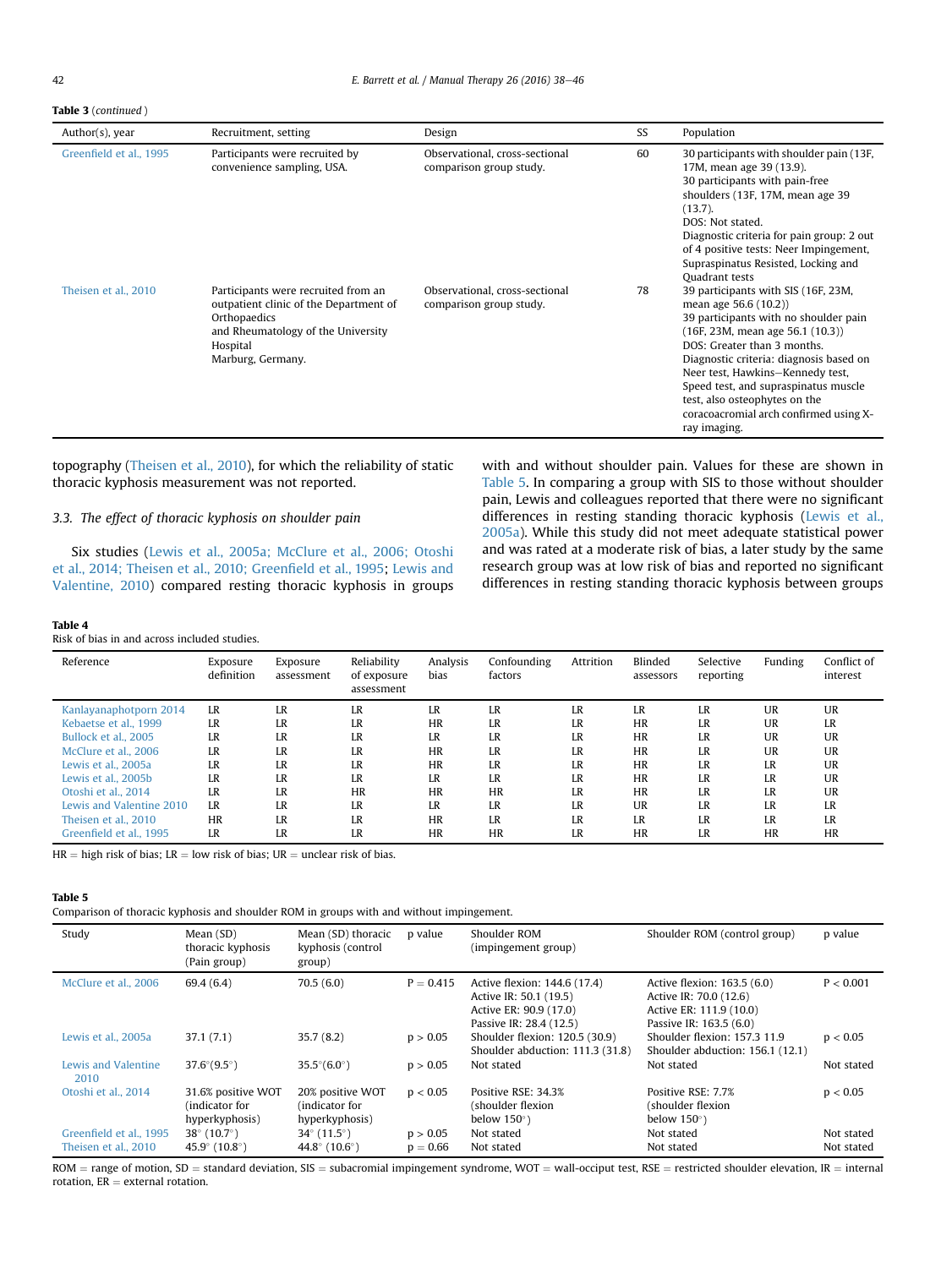with and without shoulder pain ([Lewis and Valentine, 2010\)](#page-7-0). Similarly, two further studies which compared a group with SIS to an age- and gender-matched control group reported no significant difference in resting thoracic posture [\(McClure et al., 2006; Theisen](#page-7-0) [et al., 2010\)](#page-7-0). However, these were considered to be at a moderate ([McClure et al., 2006](#page-7-0)) and high [\(Theisen et al., 2010](#page-7-0)) risk of bias. A study with a high risk of bias which compared thoracic kyphosis in a group of people with mixed shoulder diagnoses to a pain-free control group demonstrated no significant difference between groups (Greenfi[eld et al., 1995](#page-7-0)).

In contrast, one study with a high risk of bias ([Otoshi et al., 2014\)](#page-7-0) reported that there was a significant association between a positive WOT and the diagnosis of SIS (OR 1.65, 95% CI 1.02, 2.64).

#### 3.4. The effect of changing thoracic kyphosis on shoulder function

No studies were found that investigated the effect of changing thoracic kyphosis on the outcome of shoulder function.

### 3.5. The effect of changing thoracic kyphosis on shoulder ROM

Two studies, of low [\(Kanlayanaphotporn, 2014\)](#page-7-0) and moderate ([Kebaetse et al., 1999](#page-7-0)) risk of bias, reported that erect postures increased shoulder ROM when compared to a slouched posture in pain-free participants. One of these compared three different sitting postures (erect, comfortable slouched and maximum slouched) and found that reduced thoracic kyphosis significantly improved shoulder flexion, abduction and external rotation ([Kanlayanaphotporn, 2014](#page-7-0)). Conversely, mean shoulder internal rotation ROM increased by approximately 20% from the erect to maximum slouched posture. Kebaetse and colleagues also reported significantly more maximum active shoulder abduction ROM in an erect posture compared to a slouched posture [\(Kebaetse et al.,1999\)](#page-7-0). A further study of low risk of bias reported similar findings people with SAPS, demonstrating a statistically significant improvement in mean angle of shoulder flexion in an erect posture in comparison to a slouched posture in people with SAPS ([Bullock et al., 2005](#page-7-0)). Additionally, this study recorded pain intensity during shoulder flexion in both postures. The mean pain intensity on a 100 mm visual analogue scale (VAS) was reported as 38.89 when sitting slouched and 34.39 when sitting erect (mean difference  $= 4.50 \pm 17.93$  mm), indicating no statistically significant difference in pain intensity between postures ([Bullock et al., 2005](#page-7-0)). One study of low risk of bias reported that, in people with SIS, significantly greater shoulder ROM to the point of onset or worsening of shoulder pain was achieved following scapular and thoracic taping aimed at thoracic extension compared to normal resting posture  $(p < 0.001)$  [\(Lewis et al., 2005b\)](#page-7-0). However, no significant differences were found on VAS pain rating for shoulder flexion ( $p = 0.14$ ) or scapular plane abduction ( $p = 0.11$ ) between postures. In the group who did not have shoulder pain, thoracic extension using taping significantly increased maximum shoulder ROM compared to resting thoracic posture ( $p < 0.001$ ). Data relating to posture and shoulder ROM are displayed in Table 6. All four studies checked that the mean thoracic kyphosis angle significantly changed between postures [\(Kebaetse et al., 1999;](#page-7-0) [Bullock et al., 2005; Lewis et al., 2005b; Kanlayanaphotporn, 2014\)](#page-7-0).

Two of the studies which measured the relationship between thoracic kyphosis and shoulder pain ([Lewis et al., 2005a; Otoshi](#page-7-0) [et al., 2014](#page-7-0)) also investigated the association between shoulder ROM and thoracic kyphosis. Lewis and colleagues reported a poor association between resting thoracic kyphosis and shoulder flexion (Kendall coefficient for participants without  $SIS = -0.173$ , p = 0.057 and with  $SIS = -0.016$ ,  $p = 0.858$ ) or abduction ROM (Kendall coefficient for participants without  $SIS = -0.146$ , p = 0.110 and with  $SIS = -0.005$ ,  $p = 0.959$ ) [\(Lewis et al., 2005a](#page-7-0)). In contrast, one study reported a significant, positive association between a positive WOT (increased thoracic kyphosis) and restricted shoulder flexion ROM (OR 2.50, 95% CI 1.80, 3.46), based on splitting shoulder ROM among participants as greater than or less than  $150^\circ$  ([Otoshi et al., 2014\)](#page-7-0).

#### 4. Discussion

#### 4.1. Main findings

The most important finding of the review indicates that there is moderate evidence (one study at low risk of bias, two at moderate risk of bias and two at high risk of bias) of no association between increased thoracic kyphosis and shoulder pain. Although one other

#### Table 6

Comparison of thoracic kyphosis and shoulder ROM in erect and slouched sitting postures.

| Study                      | Population                                        | Mean (SD) thoracic<br>kyphosis in degrees<br>(erect)                                                                                       | Mean (SD)<br>thoracic<br>kyphosis<br>in degrees<br>(slouched) | p value    | Shoulder ROM<br>(erect)                                                                                                           | Shoulder ROM (slouched)                                                                                                                                                                                                       | p value      |
|----------------------------|---------------------------------------------------|--------------------------------------------------------------------------------------------------------------------------------------------|---------------------------------------------------------------|------------|-----------------------------------------------------------------------------------------------------------------------------------|-------------------------------------------------------------------------------------------------------------------------------------------------------------------------------------------------------------------------------|--------------|
| Kanlayanaphotporn,<br>2014 | 30 pain-free males,<br>mean age 20.5 years        | 21.5(9.7)                                                                                                                                  | C.S: 28.5(9.5)<br>M.S: 38.0(9.8)                              | p < 0.001  | Shoulder flexion:<br>168.0(8.0)<br>Shoulder abduction:<br>175.7(6.8)<br>Shoulder ER:<br>90.7(11.5)<br>Shoulder IR:<br>55.3 (11.0) | Shoulder flexion: CS:<br>152.4 (13.9)<br>MS: 132.5 (16.6)<br>Shoulder abduction: CS:<br>159.8 (16.0)<br>MS: 135.1 (20.7)<br>Shoulder ER: CS: 78.9 (10.9)<br>MS: 64.7 (9.8)<br>Shoulder IR: CS: 60.3 (12.8)<br>MS: 65.6 (14.0) | p < 0.001    |
| Kebaetse et al., 1999      | 34 pain-free participants,<br>mean age 30.2 years | 26.4(11.5)                                                                                                                                 | 38.5 (10.8)                                                   | p < 0.001  | Shoulder abduction:<br>157.5 (10.8)                                                                                               | Shoulder abduction: 133.9 (13.7) $p < 0.001$                                                                                                                                                                                  |              |
| Bullock et al., 2005       | 28 patients with SIS,<br>mean age 48.2 years      | 35.61 (13.70)                                                                                                                              | 53.46 (12.02)                                                 | p < 0.0001 | Shoulder flexion:<br>127.32 (25.81)                                                                                               | Shoulder flexion: 109.65 (25.53)                                                                                                                                                                                              | $p = 0.0001$ |
| Lewis et al., 2005b        | 60 people with SIS,<br>60 healthy controls        | Mean change (SE)<br>from normal to erect<br>posture (using postural<br>taping):<br>Symptomatic: $-5.8$ (0.66)<br>Asymptomatic: -6.4 (0.72) |                                                               | p < 0.001  | plane abduction)<br>plane abduction)                                                                                              | Mean change (SE) from normal to erect posture:<br>Symptomatic: 16.2 (2.70) (flexion), 14.7 (2.92) (scapula<br>Asymptomatic: 8.2 (0.69) (flexion), 7.0 (0.65) (scapula                                                         | p < 0.001    |

 $ROM = range of motion, SD = standard deviation, CS = comfortable$  slouched,  $MS = maximum$  slouched,  $SS = subacromial$  impingement syndrome.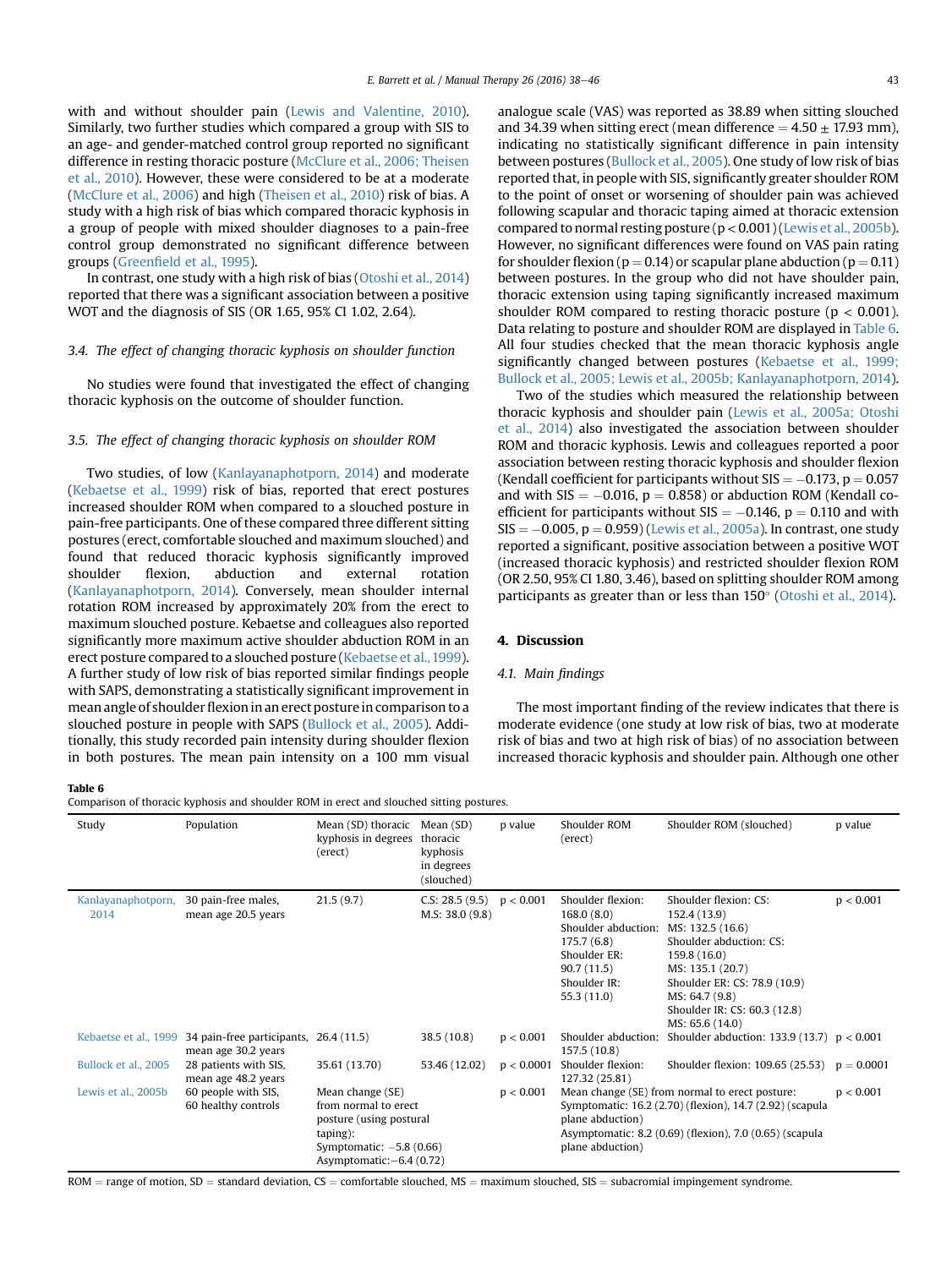study did report a significant association between thoracic kyphosis and shoulder pain, this study was at high risk of bias. Further, there is strong evidence (three studies at low risk of bias, one at moderate risk of bias) that slouched postures, which increase thoracic kyphosis, are associated with reduced shoulder flexion and abduction ROM in participants with and without shoulder pain. None of the eligible studies investigated the association between thoracic posture and shoulder function.

#### 4.2. The effect of thoracic kyphosis on shoulder pain

Five studies of varying risk of bias reported that there was no significant difference in static resting thoracic kyphosis between groups with and without shoulder pain [\(Lewis et al., 2005a;](#page-7-0) [McClure et al., 2006; Theisen et al., 2010; Green](#page-7-0)field et al., 1995; [Lewis and Valentine, 2010\)](#page-7-0). However, this should be viewed in light of the methodological weaknesses of these studies, which include insufficient power to detect between group differences and lack of assessor blinding. While acknowledging these limitations, the findings of the studies pose some challenge to the role of thoracic kyphosis in the development and maintenance of shoulder pain. Lewis and colleagues, who measured resting thoracic kyphosis, forward head posture and scapula position, demonstrated that neither groups with or without shoulder pain conformed to a specific posture ([Lewis et al., 2005a](#page-7-0)). The findings challenge the hypothesis that an ideal spinal posture exists from which deviation causes or contributes to shoulder pain. The etiology of shoulder pain is still debated and may be multi-factorial in nature, potentially influenced by mechanical overload ([McClure et al., 2006\)](#page-7-0), degenerative changes ([Seitz et al., 2011\)](#page-7-0), genetics and lifestyle factors ([Tashjian et al., 2009; Rechardt et al., 2010](#page-7-0)).

In addition to these potential sources of nocioception, the potential role of the central nervous system (CNS) in maintaining shoulder pain has also been recognised [\(Littlewood et al., 2014](#page-7-0)). Of the studies included in this review which have provided information of the duration of symptoms of their participants, all have indicated symptoms of greater than 3 months duration [\(Lewis et al.,](#page-7-0) [2005a, 2005b; McClure et al., 2006; Theisen et al., 2010; Bullock](#page-7-0) [et al., 2005](#page-7-0)) which suggests that chronic pain processes are likely to be involved. In light of this, the relative role of thoracic hyperkyphosis as a driver of pain may be reduced in the presence of heightened CNS sensitivity and it highlights that CNS factors may sometimes have a greater role.

One study demonstrated that a positive WOT was more prevalent in a group with SIS compared to pain-free participants [\(Otoshi](#page-7-0) [et al., 2014\)](#page-7-0). Caution must be taken when interpreting the implications of this as this study had several aforementioned methodological weaknesses. In addition to indicating the extent of thoracic kyphosis, the authors suggest that the WOT also measures thoracic mobility, where a positive WOT may indicate a restriction in thoracic spine mobility ([Otoshi et al., 2014](#page-7-0)). Therefore, its potential for comparison to the five other studies which measure static degree of thoracic kyphosis is debatable.

The suggestion that thoracic mobility may be a contributing factor in the development of SIS has also been evaluated by other research. It has been reported that thoracic mobility was significantly less in patients with SIS compared with a control group ([Meurer et al., 2004\)](#page-7-0). It has also been reported that greater restriction of segmental mobility of the thoracic spine was present in a group of people with SIS compared with pain-free controls, whereas static kyphosis did not differ between groups ([Theisen](#page-7-0) [et al., 2010\)](#page-7-0). While this review focuses on the role of static thoracic posture, it would be valuable to further examine the influence of thoracic mobility on shoulder pain, function and ROM as this was outside the scope of this review.

#### 4.3. The effect of thoracic kyphosis on shoulder ROM

This review found strong evidence that increasing thoracic kyphosis through slouched sitting reduces maximum shoulder ROM. The reduced shoulder ROM in slouched sitting may be explained by positional changes of the scapula into a more protracted, anteriorly tilted and medially rotated position, potentially acting as a mechanical block to shoulder elevation ([Donatelli,](#page-7-0) [2004](#page-7-0)). It is also worth considering that the change in thoracic kyphosis with slouched sitting is likely to be accompanied by changes in cervical and lumbar lordosis [\(Bullock et al., 2005; Lewis](#page-7-0) [et al., 2005b](#page-7-0)), as well as changes in the activation of a range of scapulothoracic muscles ([Claus et al., 2009](#page-7-0)). Therefore, the specific mechanisms through which a change in thoracic kyphosis alters shoulder ROM are unclear.

Three studies that compared shoulder ROM between postures in this review used the extremes of sitting postures, which may not reflect how people move in a real life scenario. Only one study compared shoulder movement between a normal and erect thoracic posture ([Lewis et al., 2005b\)](#page-7-0), demonstrating that a smaller change in thoracic kyphosis can also improve shoulder ROM. However, both studies which assessed shoulder pain intensity during shoulder movement reported that pain intensity was not changed between postures.

#### 4.4. Implications for future research

All eligible studies were either cross-sectional studies or involved repeated-measures on a single day. These approaches provide limited information to detect whether thoracic hyperkyphosis leads to shoulder pain and shoulder ROM deficits over time. Even if the studies had reported significant differences in thoracic kyphosis between groups, it would not have been possible to establish whether the thoracic hyperkyphosis preceded the shoulder symptoms or if the thoracic hyperkyphosis was a postural adaptation to shoulder pain. The scope of these designs can only provide evidence on the immediate effects of changing thoracic kyphosis on shoulder symptoms and/or provide information regarding the prevalence of thoracic hyperkyphosis in groups with and without pain. Therefore, prospective studies where thoracic kyphosis and shoulder outcomes (pain, function and ROM) are monitored longitudinally may develop understanding of the role of the thoracic spine in the etiology and management of shoulder pain. Furthermore, studies which compare the treatment of shoulder pain with and without the inclusion of a thoracic posture rehabilitation component would provide clarity on the usefulness of altering thoracic posture in this patient group.

#### 4.5. Implications for clinical practice

A limitation of this review is the relatively low number of included studies and the methodological weaknesses of the studies. However clinicians should be cautious when attempting to change thoracic kyphosis among people with shoulder pain, until the emergence of higher quality research to support this practice. One option is to examine whether patient symptoms are immediately modifiable by altering thoracic kyphosis, as this might partially justify such an approach. The Shoulder Symptom Modification Procedure (SSMP) [\(Lewis, 2009\)](#page-7-0) uses such a model, where the immediate effect of changing thoracic kyphosis, among a range of other postural variables, on the patient's symptoms is investigated. As described previously, another important consideration is the likelihood that a patient's symptoms are related to nociceptive input, given what is now known about the role of central pain mechanisms in the maintenance of chronic pain conditions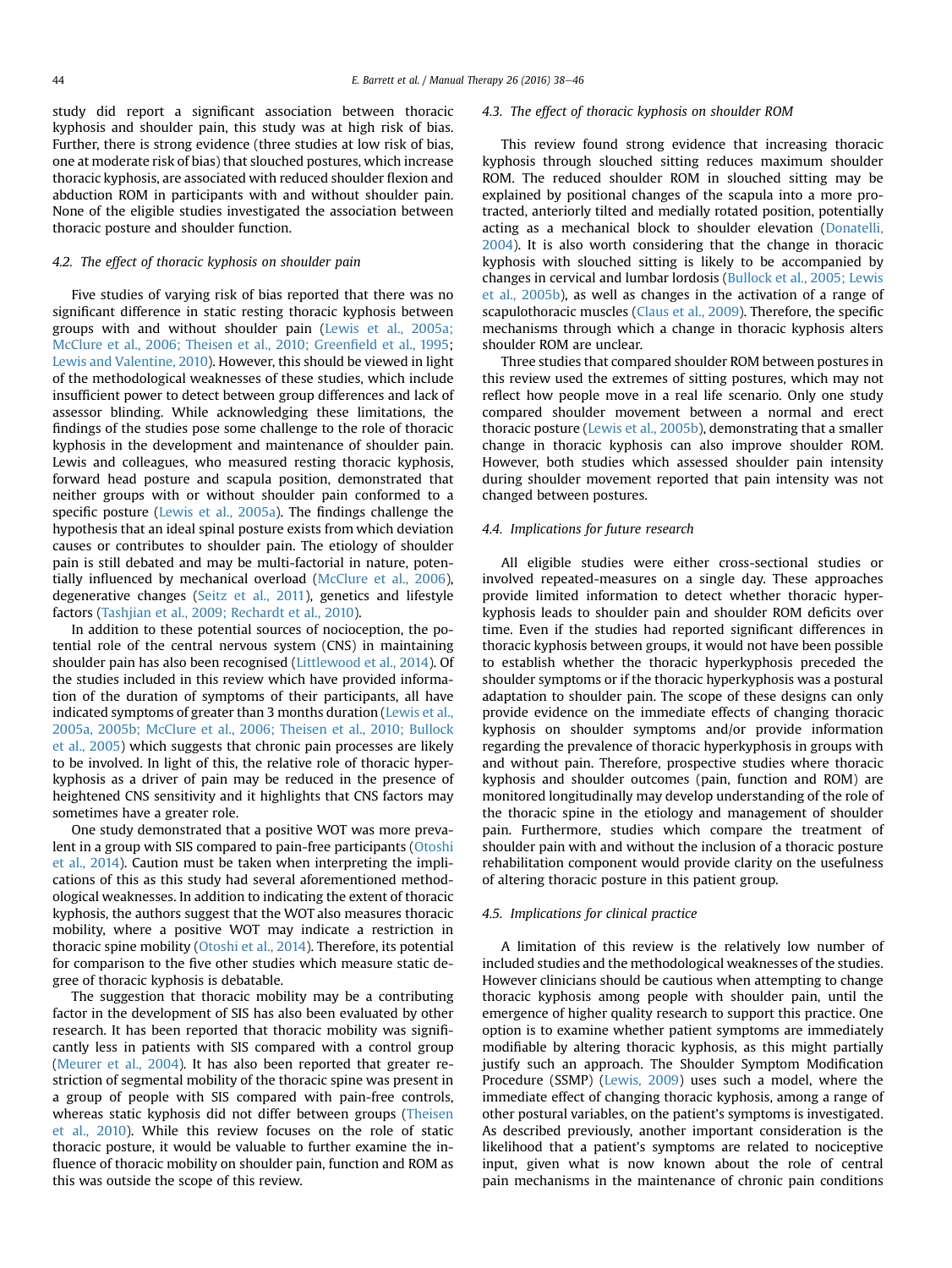<span id="page-7-0"></span>(Butler and Moseley, 2003). Using the history and clinical examination to gauge the degree to which central pain mechanisms are involved in shoulder pain, may also allow for a more patient specific approach to the assessment and rehabilitation of shoulder pain.

# 5. Conclusion

There is a moderate level of evidence of no association between increased thoracic kyphosis and shoulder pain. Strong conclusions cannot be made due to the methodological weaknesses of many of the included studies. There is strong evidence that erect sitting postures which reduce thoracic kyphosis are associated with an immediate improvement in shoulder flexion and abduction ROM in participants with and without shoulder pain, although this has only been examined in a single session. There is a need for further research in the form of prospective cohort studies to investigate any potential relationships between thoracic hyperkyphosis and shoulder pain as well as studies examining the specific value of thoracic postural rehabilitation in populations with painful shoulders.

#### Competing interests

None declared.

#### Ethics approval

Nil.

#### Source(s) of support

Nil.

#### Acknowledgements

Nil.

#### References

- [Borstad JD. Resting position variables at the shoulder: evidence to support a](http://refhub.elsevier.com/S1356-689X(16)30687-7/sref5) [posture-impairment association. Phys Ther 2006;86\(4\):549](http://refhub.elsevier.com/S1356-689X(16)30687-7/sref5)-[57.](http://refhub.elsevier.com/S1356-689X(16)30687-7/sref5)
- [Bullock MP, Foster NE, Wright CC. Shoulder impingement: the effect of sitting](http://refhub.elsevier.com/S1356-689X(16)30687-7/sref6) [posture on shoulder pain and range of motion. Man Ther 2005;10:28](http://refhub.elsevier.com/S1356-689X(16)30687-7/sref6)-[37.](http://refhub.elsevier.com/S1356-689X(16)30687-7/sref6)
- [Butler DS, Moseley GL. Explain pain. Adelaide: Noigroup Publications; 2003](http://refhub.elsevier.com/S1356-689X(16)30687-7/sref7). [Claus AP, Hides JA, Moseley GL, Hodges PW. Different ways to balance the spine](http://refhub.elsevier.com/S1356-689X(16)30687-7/sref8) [subtle changes in sagittal spinal curves affect regional muscle activity. Spine](http://refhub.elsevier.com/S1356-689X(16)30687-7/sref8)  $2009.34(6)$ :208-[14](http://refhub.elsevier.com/S1356-689X(16)30687-7/sref8)
- Crawford HJ, Jull GA. The infl[uence of thoracic posture and movement on range of](http://refhub.elsevier.com/S1356-689X(16)30687-7/sref9) [arm elevation. Physiother Theory Pract 1993;9:143](http://refhub.elsevier.com/S1356-689X(16)30687-7/sref9)-[8](http://refhub.elsevier.com/S1356-689X(16)30687-7/sref9).
- [Culham E, Peat M. Functional anatomy of the shoulder complex. J Orthop Sports](http://refhub.elsevier.com/S1356-689X(16)30687-7/sref10) Phys Ther 1993:18:342-[50](http://refhub.elsevier.com/S1356-689X(16)30687-7/sref10).
- [Diercks R, Bron C, Dorrestijn O, Meskers C, Naber R, de Ruiter T, et al. Guideline for](http://refhub.elsevier.com/S1356-689X(16)30687-7/sref11) [diagnosis and treatment of subacromial pain syndrome A multidisciplinary](http://refhub.elsevier.com/S1356-689X(16)30687-7/sref11) [review by the Dutch Orthopaedic Association. Acta Orhopaedica 2014;85\(3\):](http://refhub.elsevier.com/S1356-689X(16)30687-7/sref11)  $314 - 22$  $314 - 22$
- [Donatelli R. Physical Therapy of the shoulder \(Clinics in Physical Therapy\). 4th ed.](http://refhub.elsevier.com/S1356-689X(16)30687-7/sref12) [New York, NY: Churchill-Livingstone; 2004.](http://refhub.elsevier.com/S1356-689X(16)30687-7/sref12)
- [Duckworth DG, Smith KL, Campbell B, Matsen FA. Self-assessment questionnaires](http://refhub.elsevier.com/S1356-689X(16)30687-7/sref13) [document substantial variability in the clinical expression of rotator cuff tears.](http://refhub.elsevier.com/S1356-689X(16)30687-7/sref13) [J Shoulder Elb Surg 1999;8:330](http://refhub.elsevier.com/S1356-689X(16)30687-7/sref13)-[3.](http://refhub.elsevier.com/S1356-689X(16)30687-7/sref13)
- [Engebretsen K, Grotle M, Bautz-Holter E, Sandvik L, Juel NG, Ekeberg M, et al. Radial](http://refhub.elsevier.com/S1356-689X(16)30687-7/sref14) [extracorporeal shockwave treatment compared with supervised exercises in](http://refhub.elsevier.com/S1356-689X(16)30687-7/sref14) [patients with subacromial pain syndrome: single blind randomised study. BMJ](http://refhub.elsevier.com/S1356-689X(16)30687-7/sref14)  $2009:339 - 60.$  $2009:339 - 60.$  $2009:339 - 60.$  $2009:339 - 60.$
- [Fiebert IM, Spyropoulos T, Peterman D, Dotson L. Thoracic segmental](http://refhub.elsevier.com/S1356-689X(16)30687-7/sref15) flexion during [cervical forward bending. J Back Musculoskelet Rehabilitation 1993;3\(4\):80](http://refhub.elsevier.com/S1356-689X(16)30687-7/sref15)-[5](http://refhub.elsevier.com/S1356-689X(16)30687-7/sref15).
- [Fon GT, Pitt MJ, Thies AC. Thoracic kyphosis: range in normal subjects. AJR Am J](http://refhub.elsevier.com/S1356-689X(16)30687-7/sref48) [Roentgenol 1980;134\(5\):979](http://refhub.elsevier.com/S1356-689X(16)30687-7/sref48)-[83.](http://refhub.elsevier.com/S1356-689X(16)30687-7/sref48)
- [Greendale G, Nili N, Huang MH, Seeger L, Karlamangla A. The reliability and validity](http://refhub.elsevier.com/S1356-689X(16)30687-7/sref16) [of three non-radiological measures of thoracic kyphosis and their relations to](http://refhub.elsevier.com/S1356-689X(16)30687-7/sref16) [the standing radiological Cobb angle. Osteoporos Int 2011;22\(6\):1897](http://refhub.elsevier.com/S1356-689X(16)30687-7/sref16)-[905.](http://refhub.elsevier.com/S1356-689X(16)30687-7/sref16)
- Greenfi[eld B, Catlin PA, Coats PW, Green E, McDonald J. Posture in patients with](http://refhub.elsevier.com/S1356-689X(16)30687-7/sref17) [shoulder overuse injuries and healthy individuals. JOSPT 1995;21\(5\):287](http://refhub.elsevier.com/S1356-689X(16)30687-7/sref17)-[95](http://refhub.elsevier.com/S1356-689X(16)30687-7/sref17).
- [Greving K, Dorrestijn O, Winters J, Groenhof F, van der Meer K, Stevens M, et al.](http://refhub.elsevier.com/S1356-689X(16)30687-7/sref18) [Incidence, prevalence, and consultation rates of shoulder complaints in general](http://refhub.elsevier.com/S1356-689X(16)30687-7/sref18) [practice. Scand J Rheumatol 2012;41\(2\):150](http://refhub.elsevier.com/S1356-689X(16)30687-7/sref18)-[5](http://refhub.elsevier.com/S1356-689X(16)30687-7/sref18).
- [Grimsby O, Gray J. Interrelation of the spine to the shoulder girdle. In: Donatelli R,](http://refhub.elsevier.com/S1356-689X(16)30687-7/sref19) [editor. Physical therapy of the shoulder. New York: Churchill Livingstone; 1997.](http://refhub.elsevier.com/S1356-689X(16)30687-7/sref19)  $p. 95 - 129.$  $p. 95 - 129.$  $p. 95 - 129.$  $p. 95 - 129.$
- [Ijaz S, Verbee J, Seidler A, Lindbohm ML, Ojaj](http://refhub.elsevier.com/S1356-689X(16)30687-7/sref21)ärvi A, Orsini N, et al. Night-shift work [and breast cancer](http://refhub.elsevier.com/S1356-689X(16)30687-7/sref21)- [a systematic review and meta-analysis. Scand J Work En](http://refhub.elsevier.com/S1356-689X(16)30687-7/sref21)viron Health  $2013:39(5):431-47$ .
- [Kanlayanaphotporn R. Changes in sitting posture affect shoulder range of motion.](http://refhub.elsevier.com/S1356-689X(16)30687-7/sref23) I Bodyw Mov Ther 2014:18:239-[43.](http://refhub.elsevier.com/S1356-689X(16)30687-7/sref23)
- [Kebaetse M, McClure P, Pratt NA. Thoracic position effect on shoulder range of](http://refhub.elsevier.com/S1356-689X(16)30687-7/sref24) [motion, strength, and three dimensional scapular kinematics. Arch Phys Med](http://refhub.elsevier.com/S1356-689X(16)30687-7/sref24)  $Re$ habil 1999 $\cdot$ 80 $\cdot$ 945-[50](http://refhub.elsevier.com/S1356-689X(16)30687-7/sref24).
- [Lewis JS. Rotator cuff tendinopathy/subacromial impingement syndrome: is it time](http://refhub.elsevier.com/S1356-689X(16)30687-7/sref49) for a new method of assessment? Br J Sports Med  $2009;43(4):259-64$  $2009;43(4):259-64$ .
- [Lewis JS, Valentine RE. Clinical measurement of the thoracic kyphosis. A study of](http://refhub.elsevier.com/S1356-689X(16)30687-7/sref50) [the intrarater reliability in subjects with and without shoulder pain. BMC](http://refhub.elsevier.com/S1356-689X(16)30687-7/sref50) Musculoskelet Disord 2010:11(39):1-[7.](http://refhub.elsevier.com/S1356-689X(16)30687-7/sref50)
- [Lewis JS. Subacromial impingement syndrome: A musculoskeletal condition or a](http://refhub.elsevier.com/S1356-689X(16)30687-7/sref51) clinical illusion? Phys Ther Rev  $2011;16(5):388-98$ .
- [Lewis J, McCreesh K, Roy JS, Ginn K. Rotator Cuff Tendinopathy: Navigating the](http://refhub.elsevier.com/S1356-689X(16)30687-7/sref52) [Diagnosis-Management Conundrum. J Orthop Sports Phys Ther 2015;45\(11\):](http://refhub.elsevier.com/S1356-689X(16)30687-7/sref52)  $923 - 37$  $923 - 37$
- [Lewis J.S., Green A, Wright C. Subacromial impingement syndrome: the role of](http://refhub.elsevier.com/S1356-689X(16)30687-7/sref2) [posture and muscle imbalance. J Shoulder Elb Surg 2005a;14\(4\):385](http://refhub.elsevier.com/S1356-689X(16)30687-7/sref2)-[92.](http://refhub.elsevier.com/S1356-689X(16)30687-7/sref2)
- [Lewis J.S., Wright C, Green A. Subacromial impingement syndrome: the effect of](http://refhub.elsevier.com/S1356-689X(16)30687-7/sref3) [changing posture on shoulder range of movement. J Orthop Sports Phys Ther](http://refhub.elsevier.com/S1356-689X(16)30687-7/sref3)  $2005b:35(2):72-87.$  $2005b:35(2):72-87.$
- [Liberati A, Altman DG, Tetzlaff J, Mulrow C, Gotzsche PC, Ioannidis JP, et al. The](http://refhub.elsevier.com/S1356-689X(16)30687-7/sref25) [PRISMA statement for reporting systematic reviews and meta-analyses of](http://refhub.elsevier.com/S1356-689X(16)30687-7/sref25) [studies that evaluate health care interventions: explanation and elaboration.](http://refhub.elsevier.com/S1356-689X(16)30687-7/sref25) [J Clin Epidemiol 2009;62\(10\):1](http://refhub.elsevier.com/S1356-689X(16)30687-7/sref25)-[34](http://refhub.elsevier.com/S1356-689X(16)30687-7/sref25).
- [Littlewood C, Malliaras P, Mawson S, May S, Walters SJ. Self-managed loaded ex](http://refhub.elsevier.com/S1356-689X(16)30687-7/sref26)[ercise versus usual physiotherapy treatment for rotator cuff tendinopathy: a](http://refhub.elsevier.com/S1356-689X(16)30687-7/sref26) [pilot randomised controlled trial. Physiotherapy 2014;100\(1\):54](http://refhub.elsevier.com/S1356-689X(16)30687-7/sref26)-[60.](http://refhub.elsevier.com/S1356-689X(16)30687-7/sref26)
- [McCreesh K, Lewis J. Intrarater and interrater reliability of the Flexicurve index,](http://refhub.elsevier.com/S1356-689X(16)30687-7/sref1) [Flexicurve angle, and manual inclinometer for the measurement of thoracic](http://refhub.elsevier.com/S1356-689X(16)30687-7/sref1) [kyphosis. J Rehabilitation Res Pract 2013:1](http://refhub.elsevier.com/S1356-689X(16)30687-7/sref1)-[7.](http://refhub.elsevier.com/S1356-689X(16)30687-7/sref1)
- [MacDermid JC, Ramos J, Drosdowech D, Faber K, Patterson S. The impact of rotator](http://refhub.elsevier.com/S1356-689X(16)30687-7/sref27) [cuff pathology on isometric and isokinetic strength, function, and quality of life.](http://refhub.elsevier.com/S1356-689X(16)30687-7/sref27) [J Shoulder Elb Surg 2004;13:593](http://refhub.elsevier.com/S1356-689X(16)30687-7/sref27)-[8.](http://refhub.elsevier.com/S1356-689X(16)30687-7/sref27)
- [McClure L, Michener A, Karduna AR. Shoulder function and 3-Dimensional scapular](http://refhub.elsevier.com/S1356-689X(16)30687-7/sref28) [kinematics in people with and without shoulder impingement syndrome. Phys](http://refhub.elsevier.com/S1356-689X(16)30687-7/sref28) Ther  $2006:86:1075-90$  $2006:86:1075-90$ .
- [Meurer A, Grober J, Betz U, Decking J, Rompe JD. BWS-mobility in patients with an](http://refhub.elsevier.com/S1356-689X(16)30687-7/sref29) [impingement syndrome compared to healthy participants, an inclinometric](http://refhub.elsevier.com/S1356-689X(16)30687-7/sref29) [study. Z Orthop Ihre Grenzgeb 2004;142:415](http://refhub.elsevier.com/S1356-689X(16)30687-7/sref29)-[20.](http://refhub.elsevier.com/S1356-689X(16)30687-7/sref29)
- [Michener LA, McClure PW, Karduna AR. Anatomical and biomechanical mechanisms](http://refhub.elsevier.com/S1356-689X(16)30687-7/sref30) [of subacromial impingement syndrome. Clin Biomech 2003;18\(5\):369](http://refhub.elsevier.com/S1356-689X(16)30687-7/sref30)-[79](http://refhub.elsevier.com/S1356-689X(16)30687-7/sref30).
- [Otoshi K, Takegami M, Sekiguchi M, Onishi Y, Yamazaki S, Otani K, et al. Association](http://refhub.elsevier.com/S1356-689X(16)30687-7/sref31) [between kyphosis and subacromial impingement syndrome: LOHAS study.](http://refhub.elsevier.com/S1356-689X(16)30687-7/sref31) [J Shoulder Elb Surg 2014;23:300](http://refhub.elsevier.com/S1356-689X(16)30687-7/sref31)-[7.](http://refhub.elsevier.com/S1356-689X(16)30687-7/sref31)
- [Ratcliffe E, Pickering S, McLean S, Lewis J. Is there a relationship between sub](http://refhub.elsevier.com/S1356-689X(16)30687-7/sref33)[acromial impingement syndrome and scapular orientation? A systematic re](http://refhub.elsevier.com/S1356-689X(16)30687-7/sref33)[view. Br J Sports Med 2014;48:1251](http://refhub.elsevier.com/S1356-689X(16)30687-7/sref33)-[6](http://refhub.elsevier.com/S1356-689X(16)30687-7/sref33).
- [Rechardt M, Shiri R, Karppinen J, Jula A, Heli](http://refhub.elsevier.com/S1356-689X(16)30687-7/sref34)ö[vaara M, Viikari-Juntura E. Lifestyle](http://refhub.elsevier.com/S1356-689X(16)30687-7/sref34) [and metabolic factors in relation to shoulder pain and rotator cuff tendinitis: a](http://refhub.elsevier.com/S1356-689X(16)30687-7/sref34) [population-based study. BMC Musculoskelet Disord 2010;11:165.](http://refhub.elsevier.com/S1356-689X(16)30687-7/sref34)
- [Reilingh ML, Kuijpers T, Tanja-Harfterkamp AM, van der Windt DA. Course and](http://refhub.elsevier.com/S1356-689X(16)30687-7/sref35) [prognosis of shoulder symptoms in general practice. Rheumatology](http://refhub.elsevier.com/S1356-689X(16)30687-7/sref35) 2008:47(5):724-[30](http://refhub.elsevier.com/S1356-689X(16)30687-7/sref35).
- [Seitz AL, McClure PW, Finucane S, Boardman D, Michener LA. Mechanisms of rotator](http://refhub.elsevier.com/S1356-689X(16)30687-7/sref36) [cuff tendinopathy: intrinsic, extrinsic, or both? Clin Biomech \(Bristol, Avon\)](http://refhub.elsevier.com/S1356-689X(16)30687-7/sref36)  $2011:26:1-12$  $2011:26:1-12$ .
- [Shamliyan T, Kane RL, Dickinson S. A systematic review of tools used to assess the](http://refhub.elsevier.com/S1356-689X(16)30687-7/sref53) [quality of observational studies that examine incidence or prevalence and risk](http://refhub.elsevier.com/S1356-689X(16)30687-7/sref53) factors for diseases. J Clin Epidemiol  $2010;63(10):1061-70$ .
- [Smith KL, Harryman DT, Antoniou J, Campbell B, Sidles JA, Matsen FA. A prospective,](http://refhub.elsevier.com/S1356-689X(16)30687-7/sref37) [multipractice study of shoulder function and health status in patients with](http://refhub.elsevier.com/S1356-689X(16)30687-7/sref37) [documented rotator cuff tears. J Shoulder Elb Surg 2000;9:395](http://refhub.elsevier.com/S1356-689X(16)30687-7/sref37)-[402.](http://refhub.elsevier.com/S1356-689X(16)30687-7/sref37)
- [Solem-Bertoft EVA, Thuomas KA, Westerberg CE. The in](http://refhub.elsevier.com/S1356-689X(16)30687-7/sref38)fluence of scapular retrac[tion and protraction on the width of the subacromial space: an MRI study. Clin](http://refhub.elsevier.com/S1356-689X(16)30687-7/sref38) [Orthop Relat Res 1993;296:99](http://refhub.elsevier.com/S1356-689X(16)30687-7/sref38)-[103](http://refhub.elsevier.com/S1356-689X(16)30687-7/sref38).
- [Stewart SG, Jull GA, Willems JM. An initial analysis of thoracic spine movement](http://refhub.elsevier.com/S1356-689X(16)30687-7/sref39) [during unilateral arm elevation. J Man Manip Ther 1995;3:15](http://refhub.elsevier.com/S1356-689X(16)30687-7/sref39)-[20](http://refhub.elsevier.com/S1356-689X(16)30687-7/sref39).
- [Tashjian RZ, Farnham JN, Albright FS, Teerlink CC, Cannon-Albright LA. Evidence for](http://refhub.elsevier.com/S1356-689X(16)30687-7/sref40) [an inherited predisposition contributing to the risk for rotator cuff disease.](http://refhub.elsevier.com/S1356-689X(16)30687-7/sref40) [J Bone Jt Surg Am 2009;91:1136](http://refhub.elsevier.com/S1356-689X(16)30687-7/sref40)-[42](http://refhub.elsevier.com/S1356-689X(16)30687-7/sref40).
- [Teixeira F, Carvalho G. Reliability and validity of thoracic kyphosis measurements](http://refhub.elsevier.com/S1356-689X(16)30687-7/sref41) using flexicurve method. Rev Bras Fisioter  $2007;11(3):199-204$ .
- [Theisen C, van Wagensveld A, Timmesfeld N, Efe T, Heyse TJ, Fuchs-Winkelmann S,](http://refhub.elsevier.com/S1356-689X(16)30687-7/sref42) [et al. Co-occurrence of outlet impingement syndrome of the shoulder and](http://refhub.elsevier.com/S1356-689X(16)30687-7/sref42) [restricted range of motion in the thoracic spineda prospective study with](http://refhub.elsevier.com/S1356-689X(16)30687-7/sref42) [ultrasound-based motion analysis. BMC Musculoskelet Disord 2010;11:135](http://refhub.elsevier.com/S1356-689X(16)30687-7/sref42).